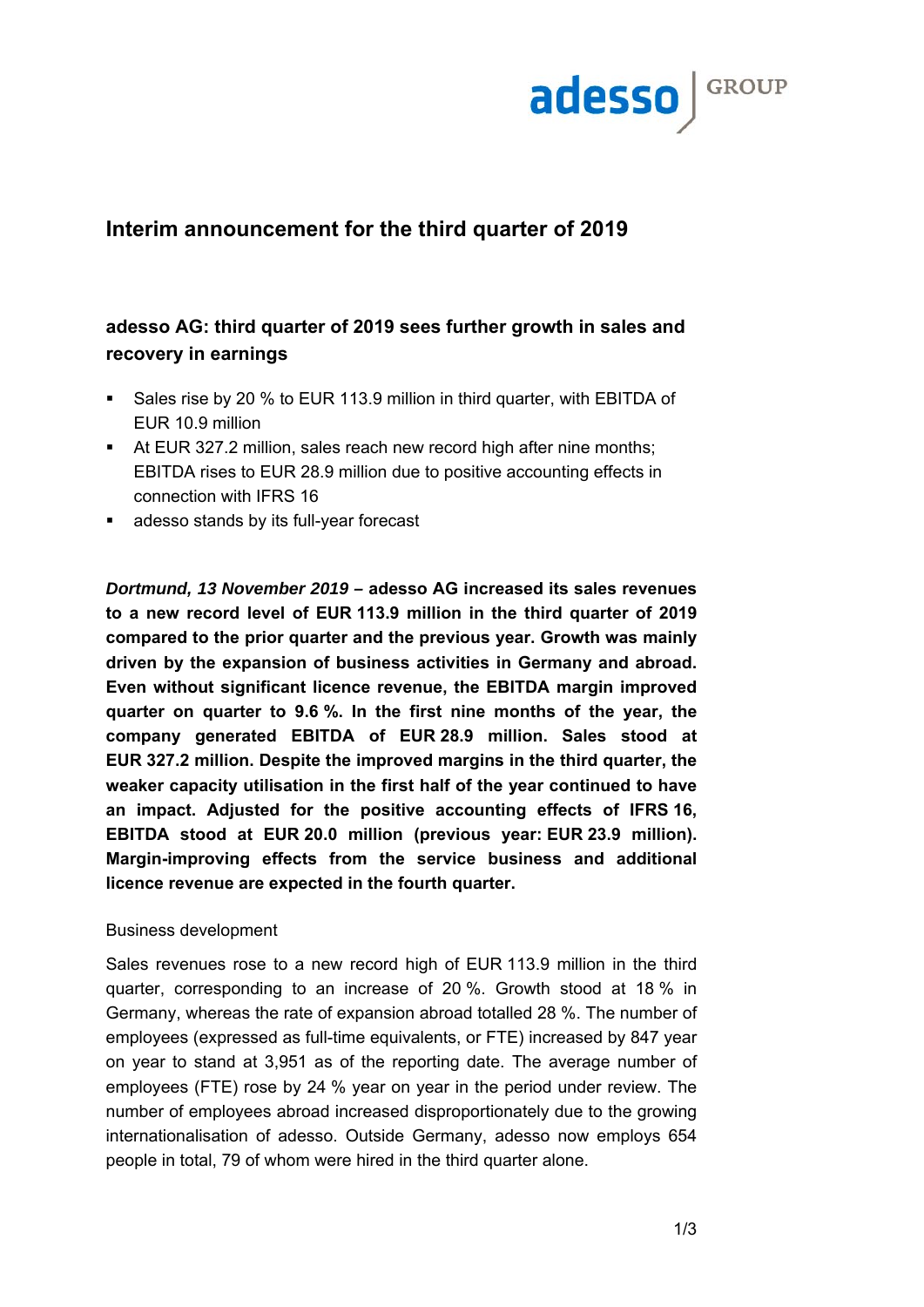

A decline in economic momentum continues to be felt in Germany. Due in particular to the situation for certain customers, the company was not able to further expand its sales in the banking and healthcare sectors following strong growth in the previous year. Positive growth was achieved in all other core sectors. The strongest core sector, insurance, saw disproportionate growth on account of factors such as licence revenue involving the in|sure product family for the insurance sector. All told, the sales growth generated so far is well within the expectations for the full year.

#### Income development

The company generated EBITDA of EUR 10.9 million in the third quarter. As a result, adesso was able to increase its cumulative EBITDA by 21 % year on year to EUR 28.9 million in total. Without the positive accounting effect from IFRS 16, cumulative EBIDTA, at EUR 20.0 million, would have been EUR 3.9 million lower year on year. Earnings at adesso AG, the largest operating unit of the adesso Group, improved significantly in the third quarter but was unable to fully make up for the weaker first half of the year. All foreign adesso subsidiaries reported positive earnings contributions, with the exception of the newly founded locations in the Netherlands and Hungary, as well as the relatively new national subsidiary in Spain.

Other operating expenses were influenced by individual exceptional items such as the founding of new locations and location expansions, employee events and the conversion to a societas Europaea (SE). Adjusted for the IFRS 16 effect, they rose by 29 % to EUR 57.1 million (previous year: EUR 44.2 million). Gross profit increased proportionally to sales by 20 % to EUR 289.9 million. Personnel costs increased disproportionately to sales by 22 %, rising to EUR 217.3 million on account of higher staff recruiting and hiring costs in connection with the growth in headcount.

Due to the IFRS 16 effect, depreciation and amortisation increased sharply to EUR 16.4 million (previous year: EUR 7.7 million) in the first nine months of 2019. After deducting income from financing activities in the amount of EUR 2.0 million, and in consideration of a higher tax rate of 41 % due to the payment of tax arrears, consolidated earnings therefore stood at EUR 6.2 million. Earnings per share amounted to EUR 1.01 (previous year: EUR 1.75; H1 2019: EUR 0.66). The company expects to see a quarter-on-quarter improvement in earnings per share in the final quarter of 2019, which should be stronger from an earnings perspective.